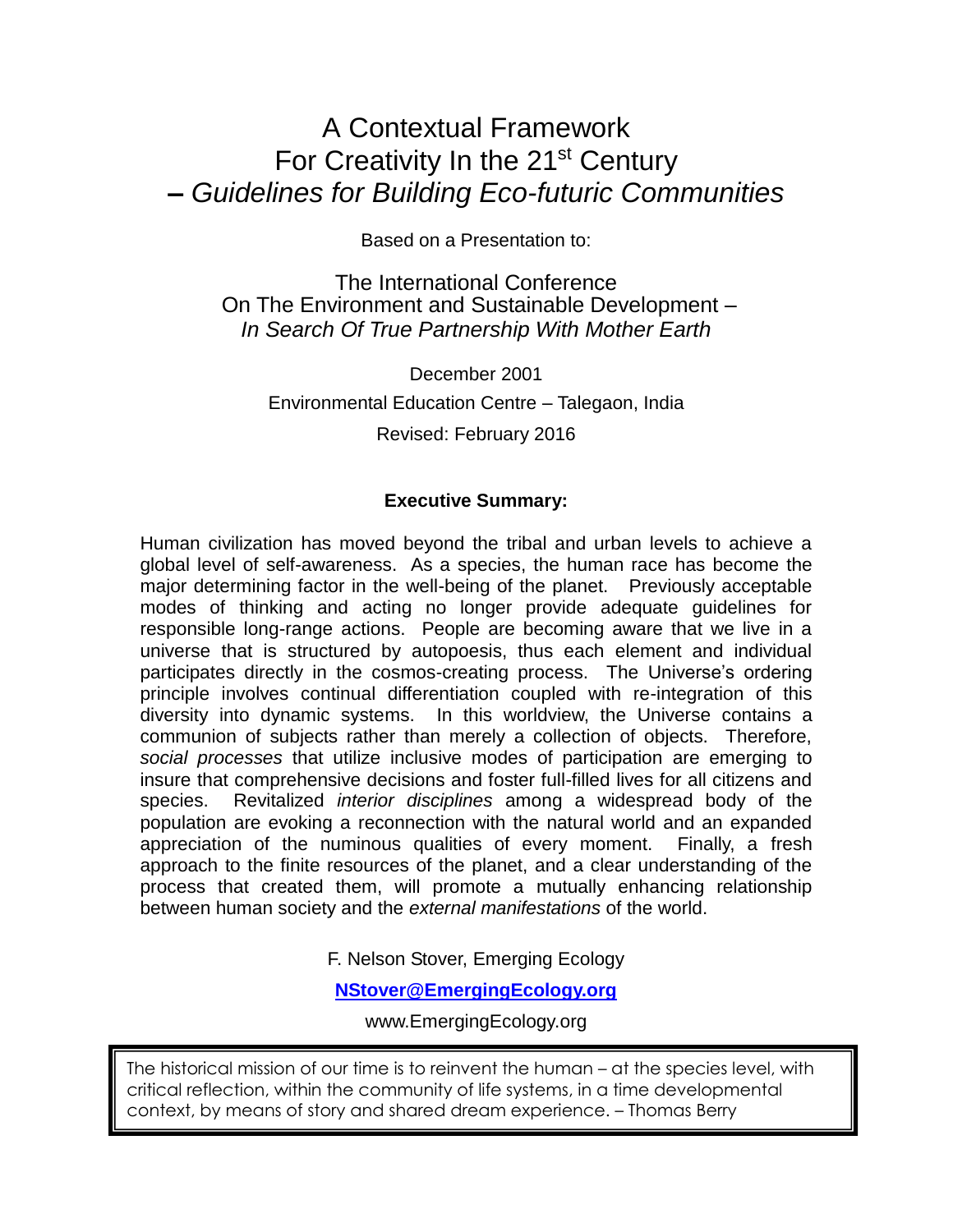## A Contextual Framework For Creativity in the  $21<sup>st</sup>$  Century – *Guidelines for Building Eco-futuric Communities*

Introduction – Hearing the Planet's Pain

In July of 1960, I made my first trip into the southern region of the United States. My high school youth group from Michigan was headed to a work project in Alabama when our bus stopped at a service station for a much-needed break in the journey. When I got to the restroom, I discovered that instead of the two alternatives I had anticipated, in fact there were three restrooms – men, women and colored. This struck a deep discord in my sensitivities and eventually opened a window of understanding. The more I examined the culture in which I lived, the more I realized that people of color were being mistreated by white people. When I looked in the mirror I was reminded that I was a white people, that my race was in fact a part of the problem of oppression. This sense of injustice shaped my decisions and actions for the decades that followed as I participated in a movement of transformation dedicated to including all races in the social process.

In the summer of 1975, some of my female acquaintances asked me to be a part of a delegation to make a presentation to the senior management of our organization requesting them to change the words to the songs we were singing and to rewrite our symbolic rituals in gender neutral language. These women helped me to see that by the words we were using, we were subtly putting women into a second-class citizenship role. The more I paid attention to what people were saying and doing, the more I realized that phrases like "all *men* are created equal" was sending a subconscious, if not direct, message that *women* were not fully welcome on the leading edge of societal creativity. When I looked in the mirror I was reminded that I was a male; that my gender was actively participating in exclusive practices that limited the creativity of the human population. This realization caused me to make changes in my own ways of thinking and speaking, to change my patterns of relating to my wife and to work actively with others likewise committed to including both genders in all aspects of the human endeavor.

By 1990, my wife and I were raising questions about the major emphasis of the second half of our lives. We once again tuned our sensitivities to hear the contemporary sounds of pain. Our readings and experiences helped us to see and hear the cries of our planet itself. Signs of the effects of acid rain on the European forests, rampant consumerism that was depleting nonrenewable resources and forecasts of global warming helped us understand that the very systems that had sustained human life for eons were being compromised by the creatures who relied most heavily on them for their future well-being. When I looked in the mirror, I was reminded that I, too, was a human being and was, therefore, a part of the species that was mistreating that which gives it life. This awareness has shaped the course of our lives for the last several decades. The magnitude of the changes in worldview and actions that will be required of our species so that the all creatures and the planet itself may thrive together is gradually becoming apparent.

The framework for this transition in the structure of embodied consciousness will be laid out in the remainder of this paper – this outlines the transformation of worldview required in the  $21<sup>st</sup>$ Century. In order to understand the depth of the changes that are required, we must back up and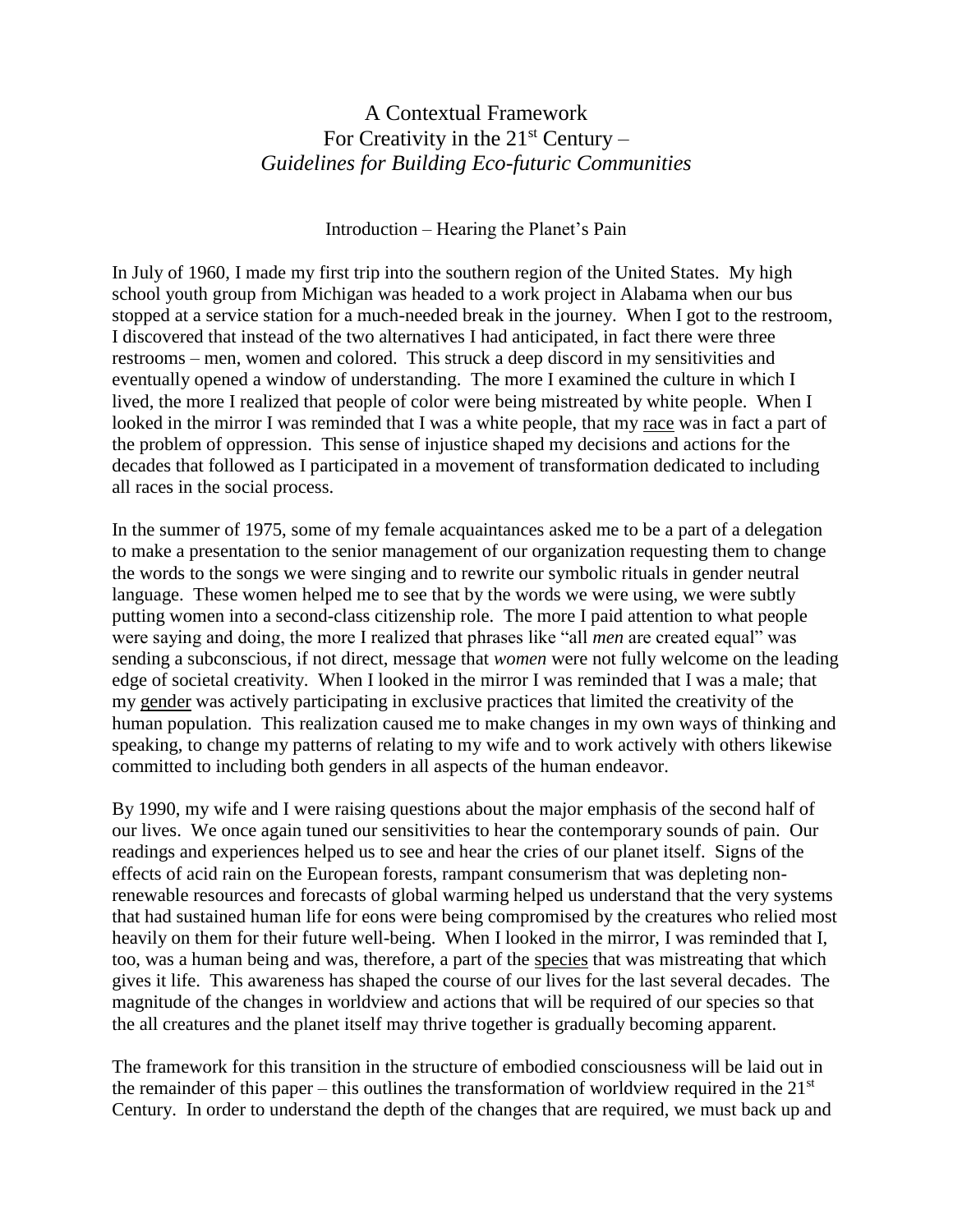try to comprehend how global society got to our present condition. This approach resembles that of the motorcycle riding dare devil attempting to leap across a raging river. He must start as far back as possible and begin gaining enough speed to carry him over the gorge so that, hopefully, he can land safely on the other side.

The first section of this paper traces the journey of human civilization from its earliest beginnings up to the 21<sup>st</sup> Century in order to see the progression of consciousness that has led us to this present moment. The second section will outline four intellectual tools that are required for understanding the scope of the change in worldview that is required for the species-level transformation that faces the planet. The third section will paint a new picture of reality, a worldview adequate for making the decisions, at the personal and international levels, necessary for creating Eco-futuric Communities around Planet Earth. The fourth section provides some clues as to the directions to proceed and describes six of the sources of wisdom that are likely to assist in the project at hand. Four questions are provided, in Appendix B of this paper, as guidelines for evaluating particular projects in terms of their overall viability for making a positive contribution to the quality of all life on the planet.

#### Part I – Our Universe's Journey to Reflective Self-consciousness

Possibly as many as 4 million years ago, some members of the primate family living on the edges of the tropical forests of Africa began conducting novel experiments that would eventually allow their descendents to walk on the surface of the moon and to photograph passing comets and distant galaxies. By mastering the art of walking on two appendages and training the other two to carry food and manipulate objects, these early ancestors of the human family dramatically expanded their creative capacities. The physical changes that resulted from their upright posture combined with the consequences of not having to use their mouth for carrying food from hunting ground to hearth provided the potential of vocal developments that would eventually lead to languages capable of expressing sophisticated feelings and detailed analyses. As the years turned into millennia, this mode of civilization expanded around the globe and developed ways of surviving in diverse climates and ecological niches. Though few, if any, remnants of this order of consciousness remain, we can imagine the tenacity and ingenuity required to explore, adapt to and thrive in conditions ranging from desert to snow field when no textbooks and teachers existed save the sounds of the wind, the waving of the trees and the behaviors of the animals encountered on the journey. These early members of the human species accepted the challenge of **Expanding the Habitable Spaces** for future generations.

Though new places for exploring have continued to beckon humans up to the present day, some of the earliest descendents of the upright walking primates elected to settle in one place or the other and to become intimately familiar with their particular locale. Aboriginal rock paintings in Australia indicate that as much as 40,000 years ago bands of people were creating maps of the water sources and food supplies that surrounded them. Cave paintings in France from similar periods portray the animal life of the area in graphic detail. These early civilizations developed a conscious framework in which all aspects of the perceptual and experiential world co-existed in an undifferentiated reality. This might be called the *Synonymous Worldview* since the people and their surroundings ebbed and flowed with vital simultaneity. While most of these cultures thrived in isolation from each other, goods and ideas certainly moved from place to place between bands of like-minded people. Stronger tribes overwhelmed weaker ones especially as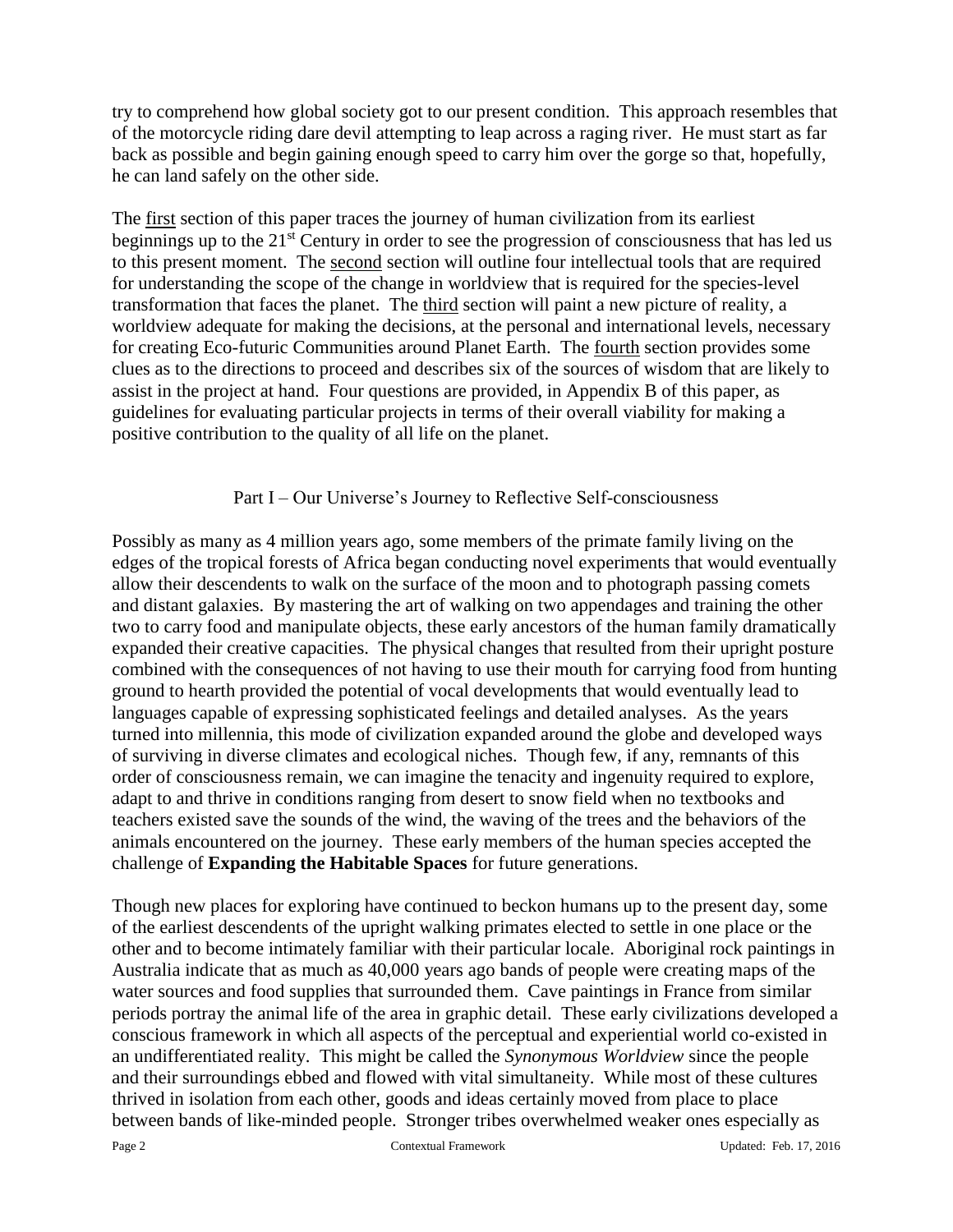some groups learned to handle fire and others tamed animals for household and communal use. Remnants of some of these aboriginal civilizations have survived through the 20<sup>th</sup> Century and the insights of others have been carried on through songs and stories imbedded in the traditions of subsequent cultures. Members of the human community during this era mastered the art of **Thriving within the Cyclical Wholeness** of the vibrant universe.

Probably independently and nearly simultaneously along the fertile river valleys in Mesopotamia, Northern India and China, approximately 5,000 years ago, members of some of the wandering bands self-consciously settled down and began enhancing the growing patterns of their crops so as to dramatically improve food production. Many of the old rules of social organization became out-dated as towns and cities developed and entire sections of the population were completely removed from the food production needs of society. The details of this process are well documented by many authors including Jared Diamond in "Guns, Germs and Steel". The over-all well being of these societies required sophisticated regulatory systems to insure that all the inhabitants benefited and that food supplies, manufactured goods and social orientation flowed from place to place. Classes of people skilled in handling this task emerged and the locus of wisdom shifted from the trees and the wind to the elders and the sages. The mysterious forces resided well above or far below the earthly planes. This *Separated Worldview* became institutionalized as time progressed and the religious organizations took responsibility for the spiritual dimensions and the governments controlled the social aspects. By the beginning of the 21st Century this mode of human society encompassed the globe and provided the dominant conceptual framework for most societies. Human society had successfully created a **Hierarchal Mode for Social Progress** on Planet Earth.

However, like the waves on a stormy sea, as the foamy crest of one pounds the shoreline and the remnant of the preceding one recedes in the undertow, the energy begins to gather for the next onslaught. Communication technologies developed from unbridled curiosity and utilized to control expanding industrial processes led to widespread access to television and commonly available interchange via the Internet. Ask a group of people trained in the hierarchical mode of society today how many of them have e-mail addresses; compare this with how many of their grandmothers had e-mail addresses. This gap in the size of an individual's network of associations makes those of the present generation further from their grandparents than their grandparents were from their ancestors from centuries earlier. Furthermore, space technology initially developed as a defense mechanism among potentially warring nations provided stunning photographs of the earth rising above the surface of the moon and in so doing heightened the sense of the oneness of everyone dwelling on the fragile blue marble. Within the otherwise dominant culture of the early  $21<sup>st</sup>$  Century, some people are beginning to grasp the deep interrelationship that exists among all facets of the living and non-living worlds. This new *Synchronistic Worldview* transforms old modes of acting and understanding. Those on the leading edge of social development are creating new **Forms of Participatory Creativity** that insure the inclusion of all races and species in the on-going creativity of the cosmos by building Eco-futuric Communities.

In the early decades of the 21<sup>st</sup> Century, Planet Earth finds itself at a juncture of unbelievable proportions. Never before in its 4 billion-year history has a single species had the capacity for affecting the planet's overall vitality and long-term prospects in the way that the human species has acquired. Factories producing items to satisfy the wants of a single species now make the air unbreathable not only for the users of the manufactured goods but also for all other animals and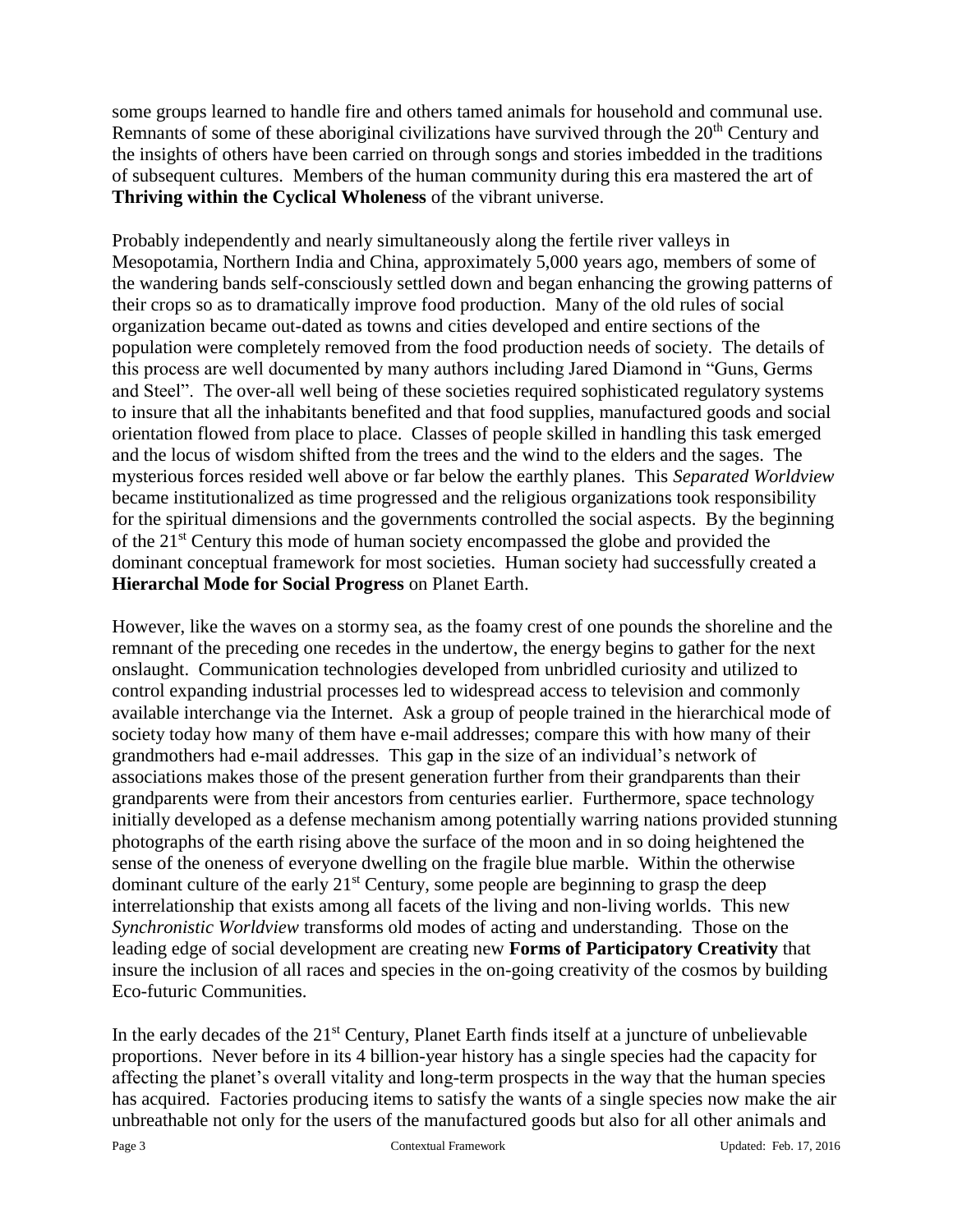plants within thousands of miles of the worst offending facilities. The fires of industrial development required by the proponents of the consumptive mode of social progress are utilizing fuels that can never be replaced. Water resources are being drawn upon near the limit of their capacities. The energies required to combine more oxygen and hydrogen into water are available only within events on the magnitude of exploding stars. The human predicament is compounded by the suspicion that the current situation cannot be resolved from within the present conceptual framework. Writers like Thomas Berry, in his book "Our Great Work", are beginning to describe the new modes of thinking, being and acting in what he calls The Ecozoic Era – a time when the universe is viewed as a communion of subjects rather than a collection of objects. The Universe itself becomes the primary frame of reference and the final source of knowledge in a worldview adequate for living in the 21<sup>st</sup> Century.

#### Part II – Four Theoretical Keystones of Contemporary Knowledge

The educational curricula of recent centuries have focused on describing a mechanistic world in which individuals played their assigned part in response to commands from their superiors. Unfortunately, many (or most) of the skills necessary for moving beyond the Earth's present environmental and social crises cannot be obtained from this human-centric hierarchal perspective. In the late 1880's, a British mathematician, A. Edwin Abbott, wrote a fictitious little piece called "Flatland". The story relates the encounters of a two-dimensional nation with the three-dimensional sphere. An erstwhile pentagon who only knows North/South and East/West movements and has no conception of up/down motion hears a voice from a place he has no language or experience to describe. A sphere hovering above the pentagon's plane touches the plane near the pentagon who thinks a spot is speaking. As the sphere lowers itself and becomes an enlarging circle the pentagon is amazed by its rapid growth. The rest of the story relates the journey of understanding as the pentagon becomes the only person in Flatland to comprehend the existence of a dimension other than the two they already know. This process of trying to express extra dimensional activities in a less dimensional context has hampered thinkers in recent years especially when they have tried to express the impact of spiritual powers within sociological realms.

As the intellectual community grappled with the concepts of progress, they generally presumed that change occurred in a generally smooth course moving toward some foreordained conclusion. Good actions were those that seemed to move societies closer to these ideal forms. Careful observation of the human experience shows that change and growth are neither smooth nor directed in predictable directions. Thomas S. Kuhn presented a seminal analysis of the growth of scientific knowledge in a book entitled "The Structure of Scientific Revolutions". As exemplified by the Copernican revolution in astronomy, the conclusions of new patterns of thought cannot be deduced from, nor predicted by, the calculations of previous paradigms. The religious thinkers of many perspectives, the common thinking of the general citizenry and the scientific understanding of leading scientists agreed that the earth was the center of the universe. However, the more detailed the calculations that were preformed on the motions of the wandering stars, the more complicated pictorial diagrams that were required to explain the structure of nearby space. In a leap of understanding, Copernicus put the sun at the center and set the other planets revolving around it. Though imprecise at first, later work showed that the new paradigm provided a much better description of reality than would ever be possible from previous models. In a similar manner, society has come to a point where the current intellectual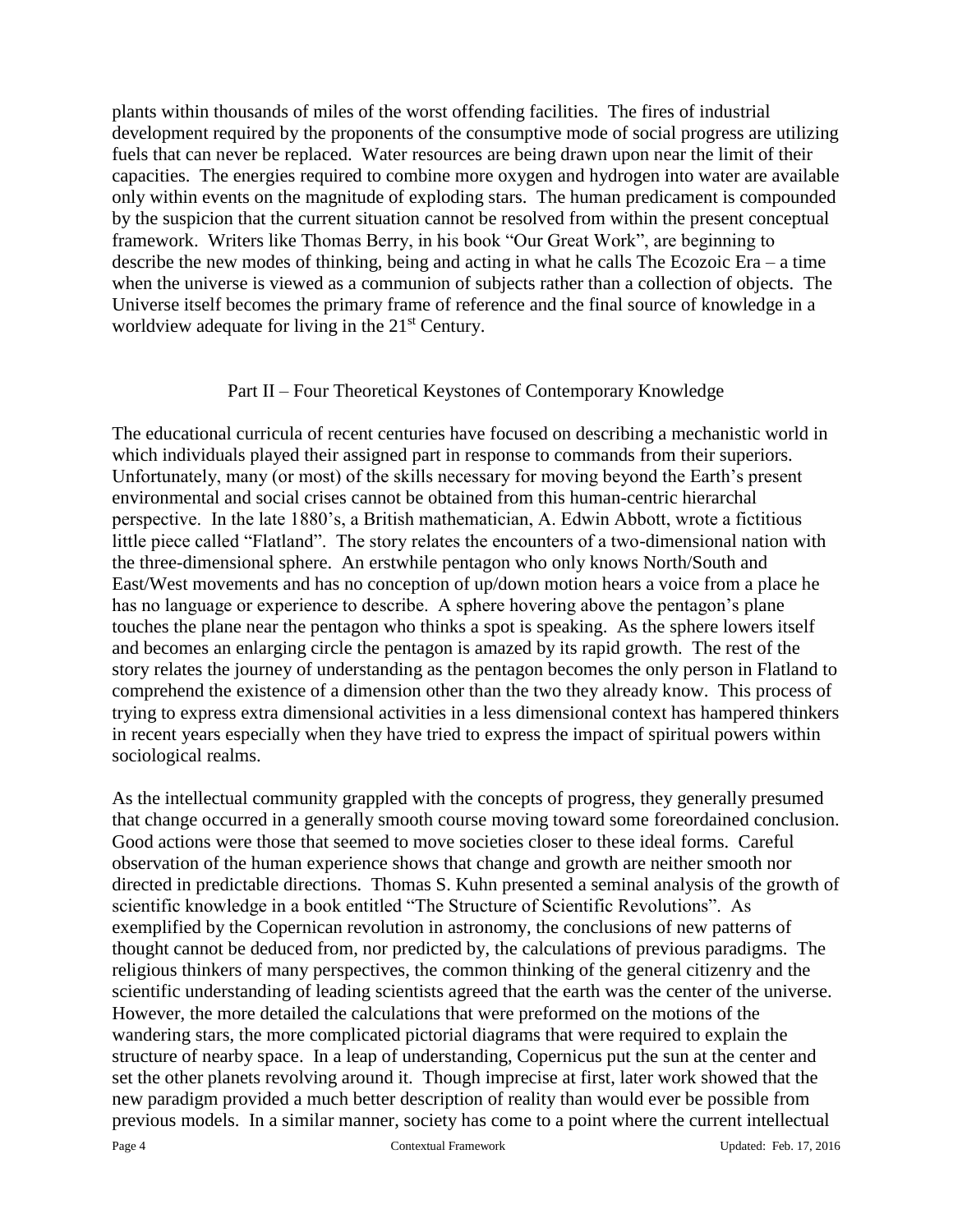framework is becoming incapable of describing the varieties of human experience and for accurately evaluating the options for future actions.

A large proportion of the body of knowledge of the physical world is based on the conceptual work of Sir Isaac Newton and the rest of the European scientific community in between the 16<sup>th</sup> and 18th Centuries. They described a machine-like reality driven by complex actions and reactions. When Descartes added the intellectual justification for completely separating the spiritual and material realms, the floodgates of analysis were opened in all dimensions of society and the natural world. By the beginning of the  $20<sup>th</sup>$  Century, however, Albert Einstein and his contemporaries were moving beyond the atomic particle picture of reality to understand the quantum nature existence. When Einstein's work got combined with Heisenberg's descriptions of the Uncertainty Principle, leading scientists were beginning to suspect that final, precise and predictable measurements and predictions cannot be made at the smallest levels of matter. The creative role of chaotic moments has recently been documented at all levels of the natural world – from supernova to atomic interactions. Since many of the social norms had been predicated on the orderly progression of the natural world, these, too, have been called into question both in management training programs and leadership development schools.

Spurred on by the pictures from the Hubble telescope and other deep-space probing craft as well as a host of personages from other scientific disciplines, cosmologists, including Brian Swimme and Thomas Berry in their book "Universe Story", are popularizing their description of an autopoetic universe in which all parts of the present actively participate in creating each future moment which lies as yet unknown in the present. By carefully observing the Universe at both the cosmic and microscopic levels, contemporary researchers are detailing the ways in which the self-generated creativity of the Universe moves toward ever increased diversity as the expanding complexity of subsequent generations leads to wider differentiation. Yet, within the increasing differentiation, a deep communion remains as all of the various parts remain in intimate relationships with each other, carrying memories of the past and anticipating the future. By selfconsciously participating in this autopoetic reality, the human species assists the Universe in taking its next major step into a future.

#### Part III – A Comprehensive Framework for Profound Understanding

During the later part of the 1970's, the Institute of Cultural Affairs involved thousands of people from around the globe in a research process designed to understand the fundamental dynamics of the social process. As the diagram in Appendix A shows, the *social processes* include *economic* activities, *political* structures and *cultural* patterns. Any time a collection of like things get together, whether they are colonists setting out to a new land, a group of people starting a business, a family or a herd of animals, they create a society with some degree of sophistication. Each society develops a culture that gives significance to the work of its participants. Within this cultural framework, individuals gain the *wisdom* they require to effectively participate in the society. A certain *style* of action emerges that distinguishes this group from others and enables members to accomplish the aims of their organization. As a society takes on an identity of its own, a set of *symbols* are developed that enable communication, as well as remind members of their common identity and their interrelationship with the world of which they are a part. Similarly, every society develops *economic* activities that provide the necessary resources for their growth and sustenance. All organizations, from atoms to nations, require regulatory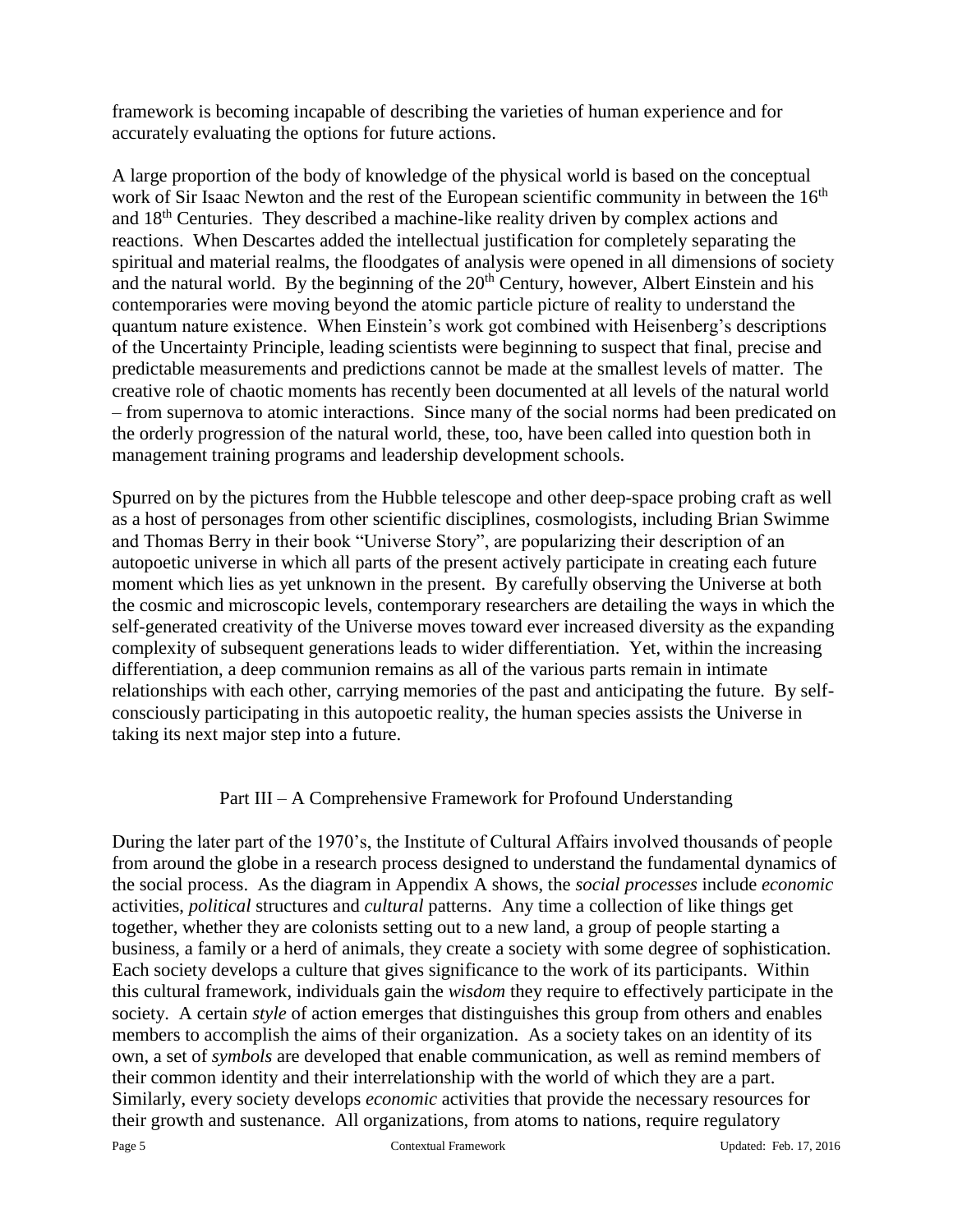mechanisms, *political* structures that control, regulate and care for the well being of all members of the society. To understand any group is to understand the dynamics at play within its realm, to know which are weak, which are strong and which are in transition.

In his book, "A Brief History of Everything", Ken Wilbur proposes that all aspects of reality possess an 'interior', an 'exterior' and a 'social' dimension. Whereas western society has tended to emphasize the social processes, the Eastern traditions have done considerable work to understand the interior spaces. By using a model similar to the one discussed previously for the social processes, the Institute of Cultural Affairs and its sister organization, the Ecumenical Institute, described the *solitary* aspects, the *corporate* skills and the *transparent* happenings of the *interior disciplines*. In order for any individual to participate in a society, or for any society to participate in a larger reality, certain skills for *corporate* interaction are required. A longing for *involvement* is necessary to provide the willingness to sublimate some individual freedoms to the larger needs of the group. Each member of the group requires a certain *detachment* from the fruits of their own actions in the context of the larger whole – the person who first makes a suggestion must allow it to be tempered and modified as the final implementation evolves. Lastly, a sense of intense *focus* emerges as the energies of disparate entities converge on a common point. One sees the fruits of corporate skills in winning athletic teams when smooth goals are made against committed opposition. A strong *solitary* dimension allows an individual entity within a group to maintain its own identity, to provide its unique perspective and insight, without becoming a mirror image of the other members of the group. Eventually, all boundaries between this and that, between other and I disappear. This *transparent* perspective informs all actions and insights and empowers profound living within all aspects of the Universe.

Most of the educational systems, religious traditions and social forms in recent centuries have ignored the innate value of the *exterior manifestations* of the Universe. Western economic models have treated the natural world primarily as resources for producing goods to meet consumer demands. Eastern religious thought generally tends to denigrate the natural world to a lower level than human consciousness, seeing things as distractions from spiritual progress. These reductions have fostered a great deal of the environmental degradation being experienced at the present time. Finding ways to again include this aspect of reality in our calculations and decision-making will provide an important way to redress many of the issues that currently elude resolution. *Energy* flows throughout the Universe and within every element therein. When energy gets organized, *matter* becomes manifest. Matter plays an increasingly significant part in shaping the future of the Universe as it takes on various *functions*. At its primal level, energy unleashes *chaos*. As energy becomes focused, it achieves *power*. Visible energy emanates *light* as a contrast to the non-energized darkness.

The previous description of reality as consisting of interior, exterior and social dimensions can be applied to all entities, individuals and groups from the smallest atoms through people of all races to nations and galaxies. All these manifestations embody, to some degree or another, each of the above elements. Yet, as the diagram in Appendix A shows, all these different aspects emanate from a single source, much like a rainbow of colors is displayed from the light of the sun passing through a tiny dew drop. When a person truly understands the social dimension of the universe, when all the laws, policies and care structures transform from pressures into dynamic manifestations of a loving universe then a conscious being sees that the entire universe is filled with boundless *care* into a compassionate wholeness. Sometimes in a surprising moment, sometimes after years of disciplined work, all the churning and ferment of a person's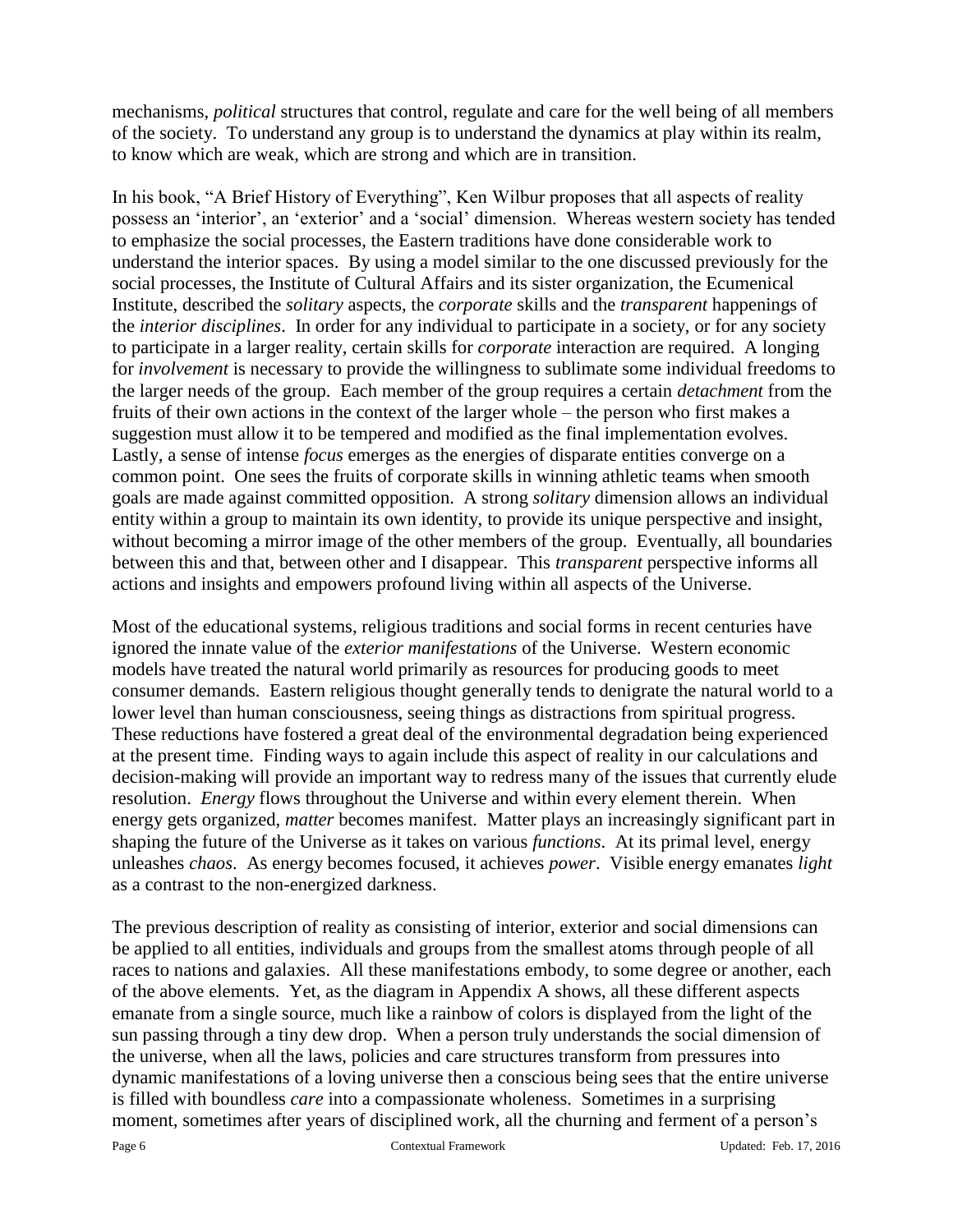interior settles like the sea before the morning breeze. When the interior dimension of reality becomes transparent, pure *consciousness* fills the individual, silence becomes radically intensified. Likewise, when all the exterior manifestations of reality shift from isolated events into embodiments of the wonder-filled Universe, then one realizes the wild *mystery* that flows throughout time and space. When existence turns into pure consciousness and the boundless care fills every experience and every particle and person shows their mysterious center, then the continuous oneness of the Universe becomes one's personal friend and *tranquility* pervades being. Becoming a personal friend with the oneness of the Universe is possible for any member of any species – the mystics of all traditions have known this for centuries, increasing numbers of people are learning this in the  $21<sup>st</sup>$  Century.

#### Part IV – Practical Implications for Building Eco-Futuric Communities

Watching television, reading the newspapers and breathing dirty air directly inform people of the pressing problems of our era. While many isolated changes can be implemented to redress each of these issues, the long-term, system-wide solutions will remain illusive when relying on previous hierarchal models that focus exclusively on the social aspects of reality. Historically, social organization has been based on the assumption that a right way of acting was determined in the heavens and that wise people could discern this wisdom and regulate the populace (see Engine of the Universe in "The Rocks Sang Om" by F. N. Stover). New modes of inclusive participation are now clearly required in order to make wise decisions. Furthermore, not only must the needs, wants and values of the human community be included in social decisions but also those of other species. The hawk who lives in the treetops and the deer wandering in the forest, too, have species-specific rights that must be taken into account, along with the needs of the poor and the wealthy, when deciding the acceptable pollution levels of factories or the number of trees to be felled for a new housing development. Two very helpful resources can be drawn upon when initiating the task of revitalizing the social processes of organizations. Within the **international business community**, a wide variety of management consultants are promulgating practices and forms designed to enhance the learning capacity and tolerance for change and diversity within organizations. These concepts can provide valuable tools for all organizations, families and nations. Quite specifically, the Institute of Cultural Affairs has spent a more than a quarter of a century creating a *Technology of Participation (ToP)®***.** These methods have been tested at all levels of social structures and have proven themselves effective in bridging the gaps between social classes and cultural backgrounds and thereby allowing people with diverse ideas and worldviewss to build plans for working cooperatively.

The human interior disciplines have typically either been ignored, reduced to practices designed to sustain social conventions or isolated from the social and exterior realms. Widespread recovery of authentic interior prowess holds an important key to redressing the pressing issues of our time. Within each of the major religious traditions of our time, saints and sages of previous eras have taught and written about the deep connection between individuals and the natural world as well as the comprehensive social responsibilities that are tied to profound experience. Yet, these voices have not been the dominant ones in their individual traditions. Furthermore, contemporary science and the global marketplace have shifted the experiential context for most people so dramatically that previous wisdom seems irrelevant. However, any work focused on empowering the interior dimension can draw on the practices, constructs and insights of mystics of all persuasions and backgrounds; the **eastern spiritual disciplines** provide especially well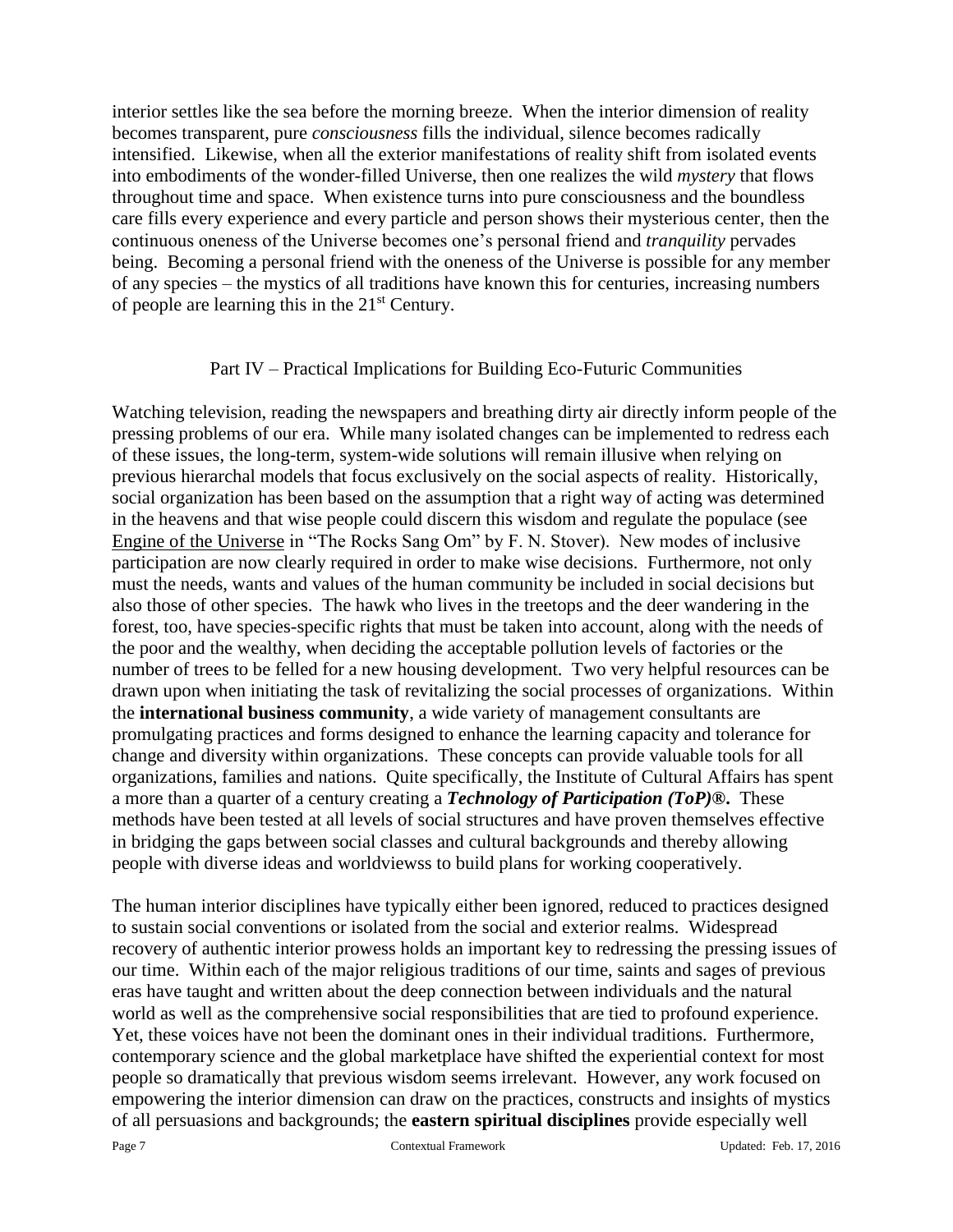developed practices in this arena. For several centuries, societies, and their related understanding of human propensities, have depended primarily on male characteristics for everything from making decisions to resolving conflicts. Heeding **women's sensitivities** regarding appropriate behavior patterns and their interpretation of present conditions will provide an essential counterpoint to conventional wisdom.

In order to move to a responsible mode of relating to the finite natural resources of the planet, new levels of understanding are required by the masses of the population. While the atomistic and mechanical approaches of the scientific community have been able to produce sophisticated computing equipment and medicines to solve a wide spectrum of diseases, the **traditional aboriginal understandings** knew the inherent nature of things in ways that still elude modern science. Before these civilizations are completely overwhelmed by economically driven development, those committed to bringing about a new level of harmony between the natural and social realms will need to find ways to revitalize this ancient wisdom within a universal context. Around the globe, organizations are springing up in response to the **environmental concerns** both related to location specific questions and to popularize and document larger global patterns. The work of these groups is providing important contextual information and practical avenues of responsible action useful in the process of creating long-term patterns of social behavior.

Citizens of every era have had their own particular great works to undertake. Those who showed up in the first great wave of civilization succeed in spreading the human species around the globe. Those who arrived in the second wave observed carefully the patterns of the world around them and learned to flourish in whatever part of the natural environment they appeared. The third wave heightened the Universe's consciousness and creative skills unimaginable to previous generations. As we enter the 21<sup>st</sup> Century, a new destinal undertaking faces human civilization. Thomas Berry, in his book "Our Great Work", states: The historical mission of our time is to reinvent the human – at the species level, with critical reflection, within the community of life systems, in a time developmental context, by means of story and shared dream experience. Future generations wait to see the fruits of our efforts.

When a spider envisions a web between two tall trees, it begins by floating across the intervening space trailing a fine filament. With the gap so bridged, it travels back and forth along its gossamer thread to strengthen the pathway. This paper has been envisioned as the initial bridge between the emerging cosmological understandings and a practical formulation of an effective operating context for the Ecozoic Era. Hopefully, others who follow will benefit from this effort and find ways to live in thriving Eco-futuric Communities

> © F. Nelson Stover December 15, 2001 (revised 2016)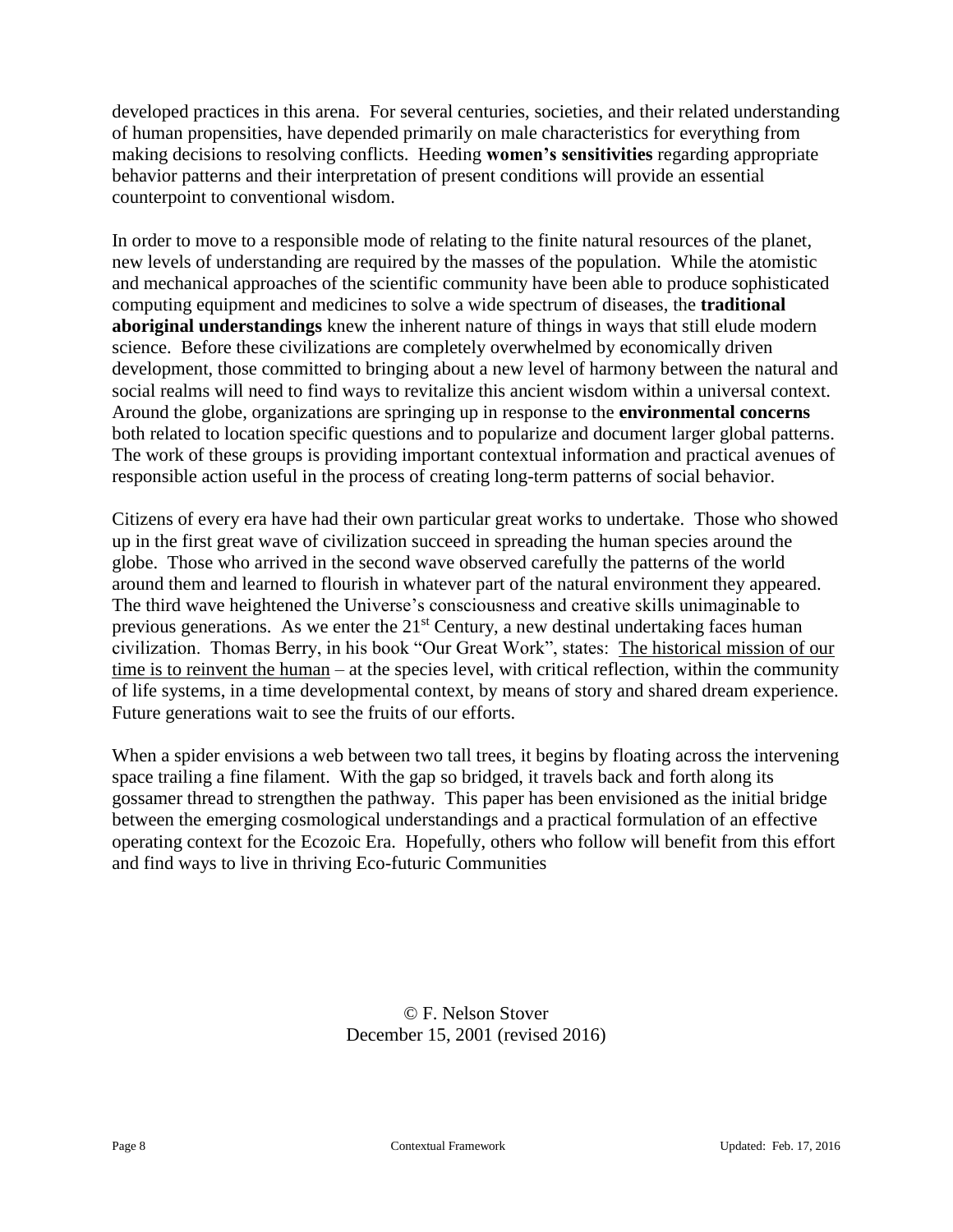Appendix A

# **All That Is**

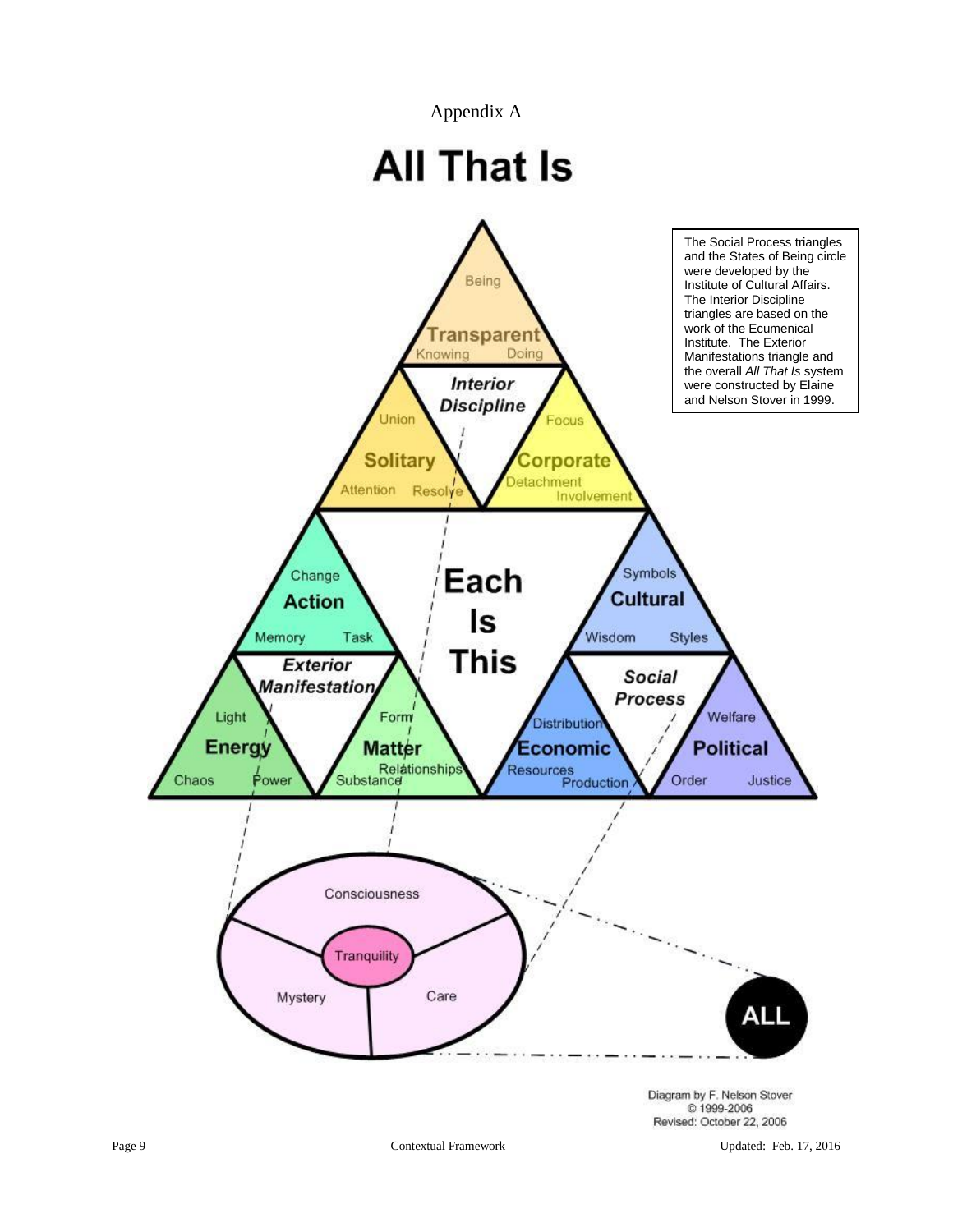## Appendix B

## Four Questions to Evaluate Projects and Actions

- 1. How well does it interweave the nine essential elements of a creative Planet the three social processes, the three interior dimensions and the three external manifestations?
- 2. To what extent does it utilize the six sources of contemporary wisdom listed in bold in Part IV?
- 3. In what ways does it journey people toward the four experiences of transparent existence *italicized* in the last paragraph of Part III?
- 4. How does it manifest the historical mission of our time as described at the conclusion of the paper?

Personal Notes: